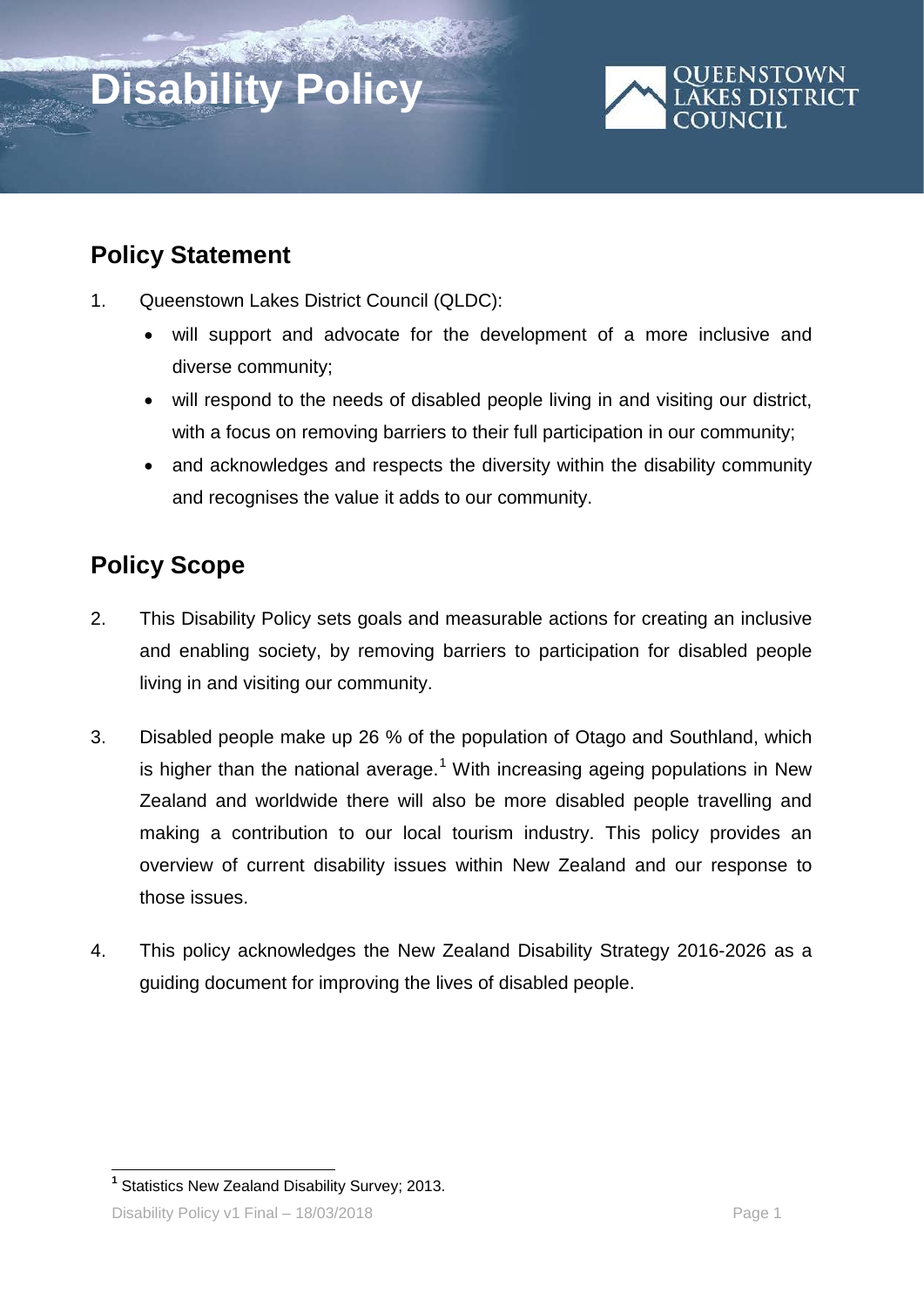5. The vision of the New Zealand Disability Strategy 2016-2026 is:

*"New Zealand is a non-disabling society – a place where disabled people have an equal opportunity to achieve their goals and aspirations, and all of New Zealand works together to make this happen."*

- 6. This policy acknowledges the contribution disabled people can and do make to the cultural, social and economic life of our community. "Future economic growth of the country has the potential to be constrained by skill and labour shortages. The low employment rates of disabled people represent a significant loss of potential contribution to New Zealand's economy."[2](#page-1-0) This policy aims to support the development of genuinely inclusive environments in which people can participate and contribute, an on equal basis, free of barriers.
- 7. This policy has adopted the social model of disability which acknowledges that all people are unique individuals, and that disability arises from the interaction between people living with impairments and the physical, attitudinal, communication and social barriers they face in their environment. People can experience disability in different ways depending upon age, gender, ethnicity, impairment and many other factors. The social model of disability aims to remove the barriers that prevent disabled people from participating and contributing to community life.
- 8. Barriers are obstacles that make it difficult or sometimes impossible for disabled people to fully participate in life. Barriers usually develop because the needs of disabled people are not considered. "It is something that happens when the world we live in has been designed by people who assume that everyone is the same."[3](#page-1-1)

<span id="page-1-1"></span><span id="page-1-0"></span><sup>&</sup>lt;sup>2</sup> New Zealand Disability Strategy 2016-2026, Office for Disability Issues, p. 15.<br><sup>3</sup> New Zealand Disability Strategy 2016-2026, Office for Disability Issues.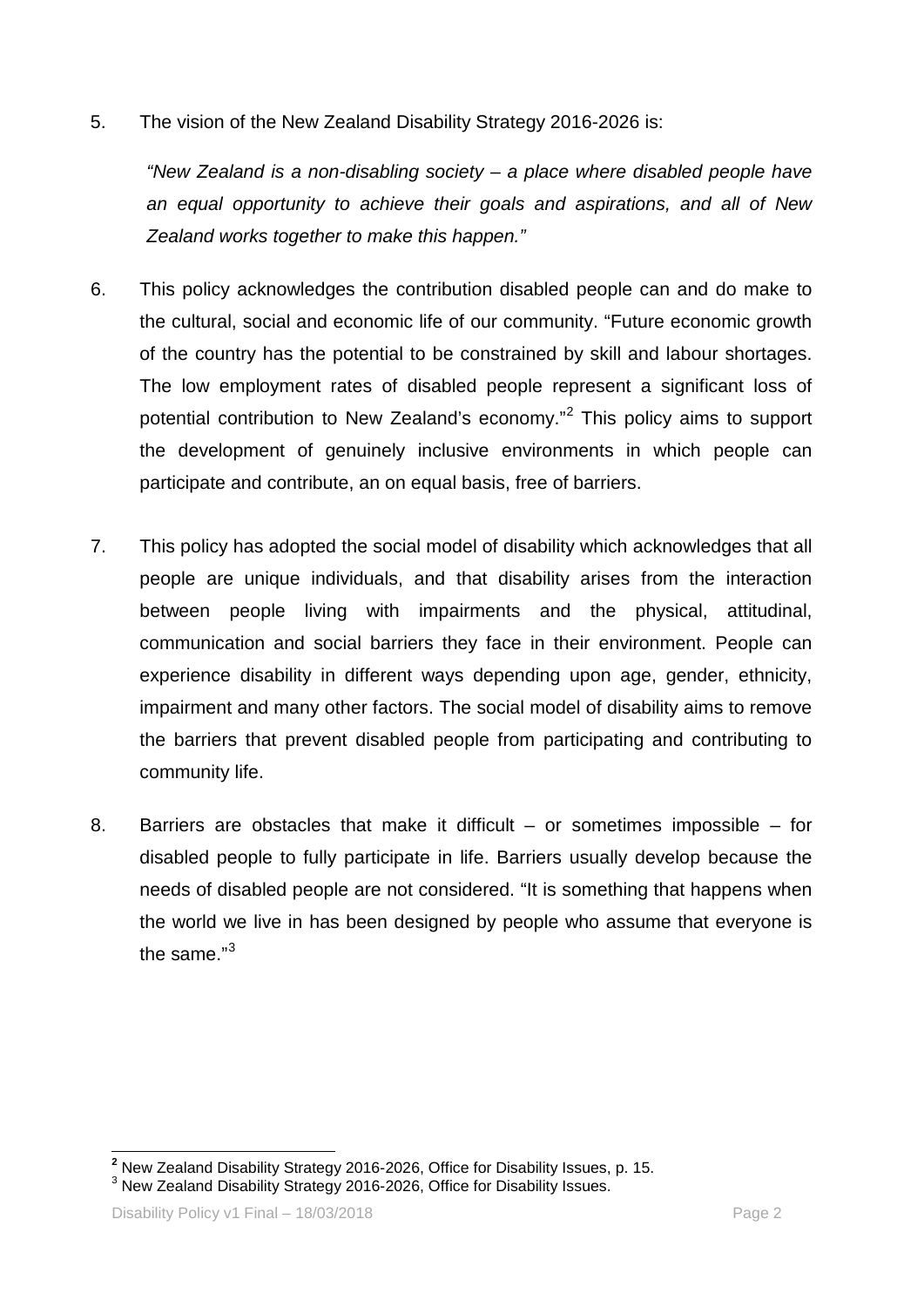- 9. Barriers may be visible or invisible. There are many different types of barriers, for example:
	- **Attitudinal barriers** may result in disabled people being treated differently than non-disabled people.
	- **Informational and communication barriers** arise when a disabled person cannot easily receive and/or understand information that is available to others.
	- **Systemic barriers** in policies, practices and procedures result in disabled people being treated differently than others or sometimes excluded altogether.
	- **Physical and architectural barriers** occur in the environment and prevent access for disabled people.
- 10. QLDC is committed to delivering high quality services that satisfy the needs and expectations of all of our community. As a local authority responsible for building and managing key public assets (e.g. roads, parks, community facilities) and delivering essential services (e.g. building and resource consents, community event facilitation, emergency management) QLDC can play an important role in reducing barriers.

# **Strategic Context**

- 11. The Council's vision for the district is outlined within the QLDC Ten Year Plan 2018-28 as "Vibrant Community, Enduring Landscapes, Bold Leadership".
- 12. This policy contributes significantly to the achievement of the Ten Year Plan vision, most specifically in the achievement of the following community outcomes:
	- Inclusive for Everyone
	- Effective and Efficient Community Facilities
	- Effective and Efficient Infrastructure
	- Good standard of Living and Wellbeing
	- Appropriate Public Access
	- Resilient and prepared for civil defence and emergency events.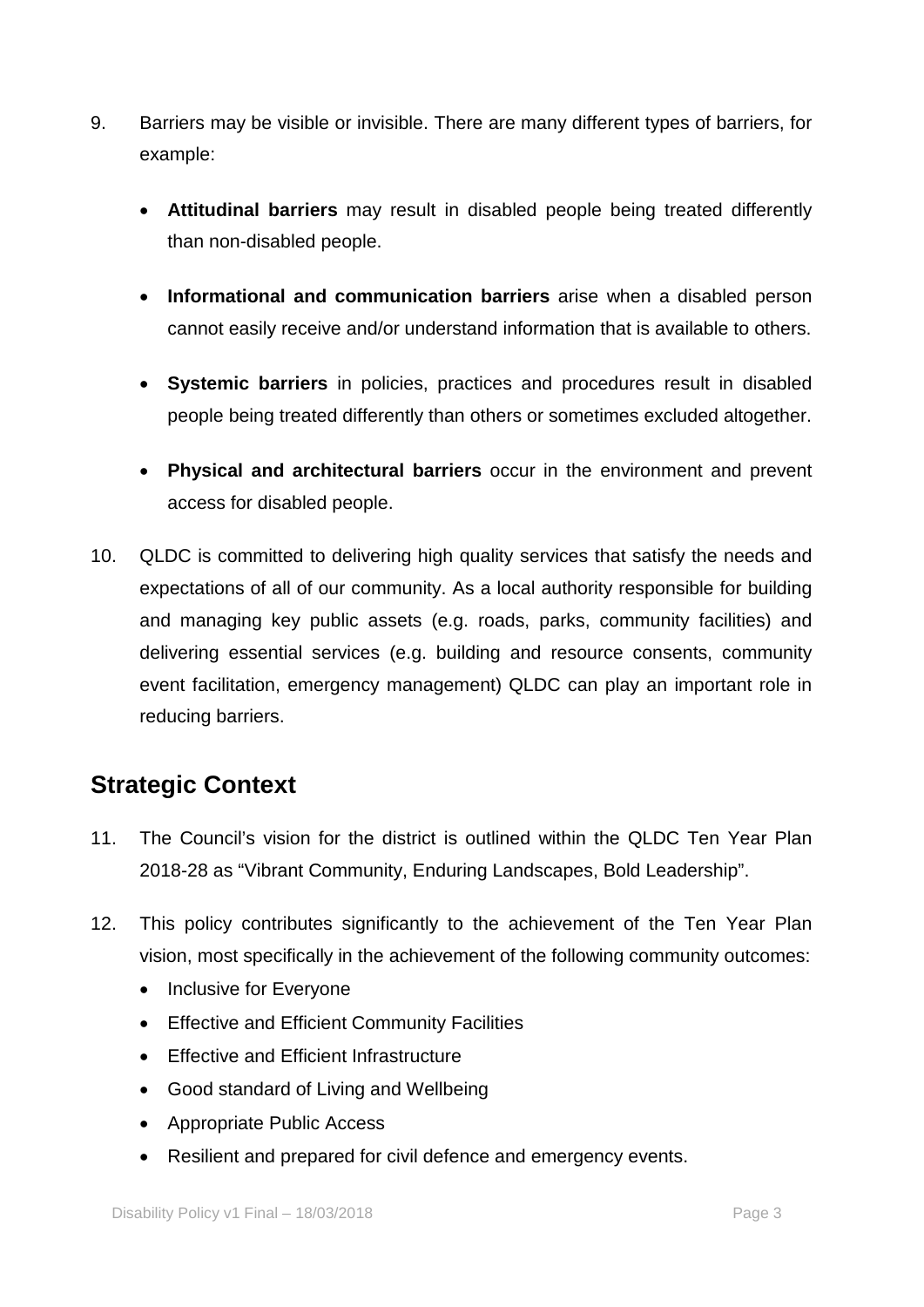13. Further detail about the QLDC strategic framework can be found within the Ten Year Plan 2018-28.

## **Guiding principles**

- 14. This policy acknowledges the New Zealand Disability Strategy 2016-2026 as a guiding document for improving the lives of disabled people.
- 15. This policy is aligned with the New Zealand Disability Strategy 2016-2026 in its acknowledgement of three sets of principles which "will help make sure the disabled community is visible, acknowledged and respected on an equal basis with others, and that disabled people can live a life with dignity and feel valued".<sup>[4](#page-3-0)</sup>

The three sets of principles are<sup>[5](#page-3-1)</sup>:

#### a. **Te Tiriti o Waitangi (The Treaty of Waitangi)**

**Partnership:** Māori and the Crown have a relationship of good faith, mutual respect and understanding, and shared decision-making.

**Participation:** the Crown and Māori will work together to ensure Māori (including whānau, hapū, iwi and communities) participate at all levels of decision-making. This includes the right to seek opportunities for self-determination and selfmanagement.

**Protection:** the Crown actively contributes to improving the wellbeing of Māori, including support for independent living and the protection of Māori property and identity, in accordance with Māori values. Māori have the same rights and privileges as other citizens.

<span id="page-3-0"></span><sup>4</sup> New Zealand Disability Strategy 2016-2026, Office for Disability Issues, p.6 **<sup>5</sup>** New Zealand Disability Strategy 2016-2026, Office for Disability Issues, p.16-19

<span id="page-3-1"></span>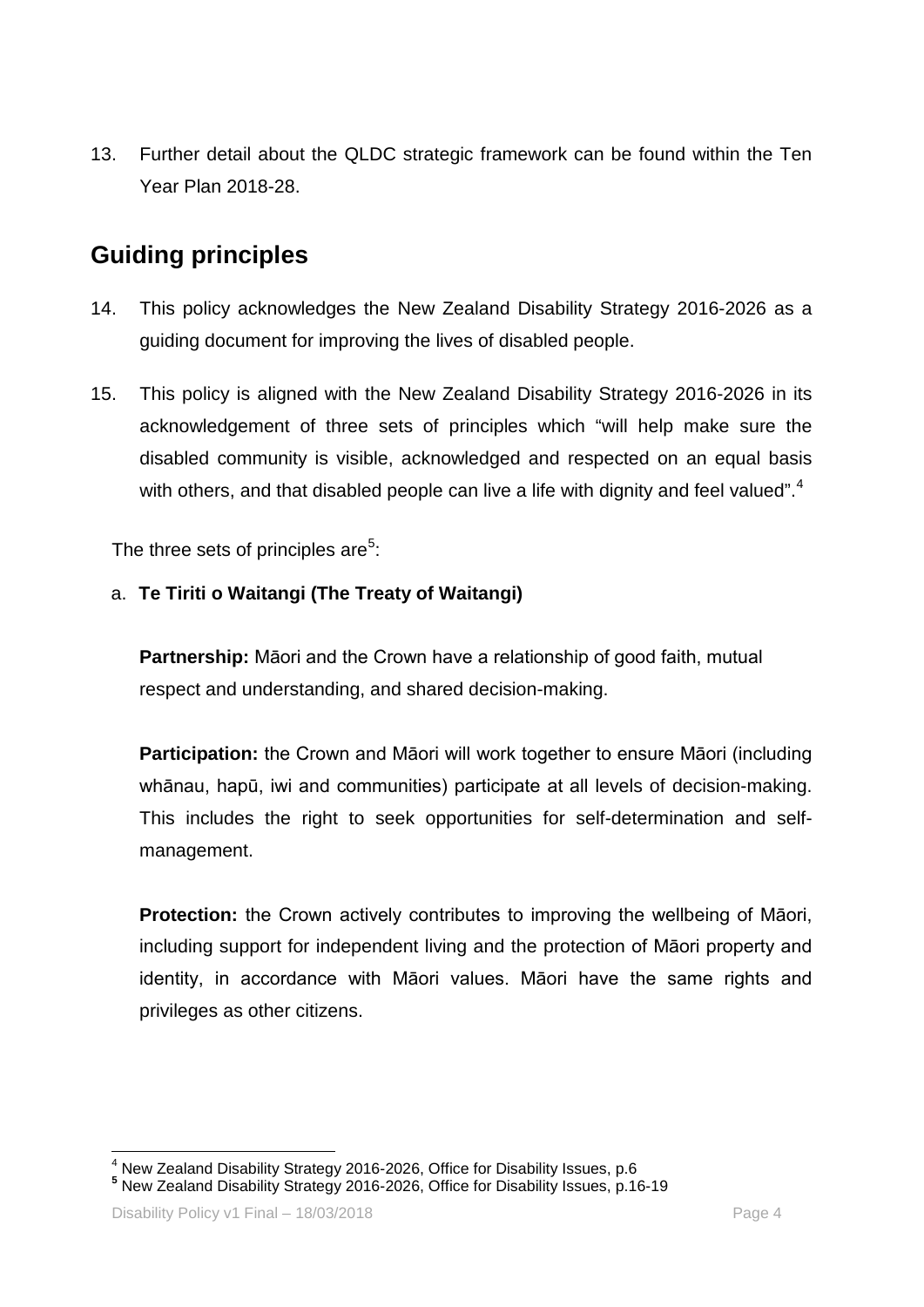#### b. **United Nations Convention on the Rights of Persons with Disabilities**

- i. Respect for inherent dignity, individual autonomy including the freedom to make one's own choices, and independence of persons
- ii. Non-discrimination
- iii. Full and effective participation and inclusion in society
- iv. Respect for difference and acceptance of disabled people as part of human diversity and humanity
- v. Equality of opportunity
- vi. Accessibility
- vii. Equality between men and women
- viii. Respect for the evolving capacities of disabled children and respect for the right o disabled children to preserve their identities.
- c. Ensure disabled people are involved in decision-making that impacts them and acknowledge that disabled people are experts in their own lives.
- 16. QLDC will also adhere to the following guiding principles:
	- Recognise the diverse needs of disabled people and acknowledge that disabled people are experts in their own experience.
	- Recognise the need to provide all people with equity of opportunity and access.
	- Ensure that quality standards and safety are maintained and barriers to access are removed.
	- Maintain an ongoing partnership with disabled people built on mutual trust and respect.

### **Key Terms**

17. There are many words and terms that are used to identify disability and at present there is no consensus on this within the disability community. This policy will use specific terms proposed within the New Zealand Disability Strategy 2016- 2026 when referencing disability. This is based on advice from the New Zealand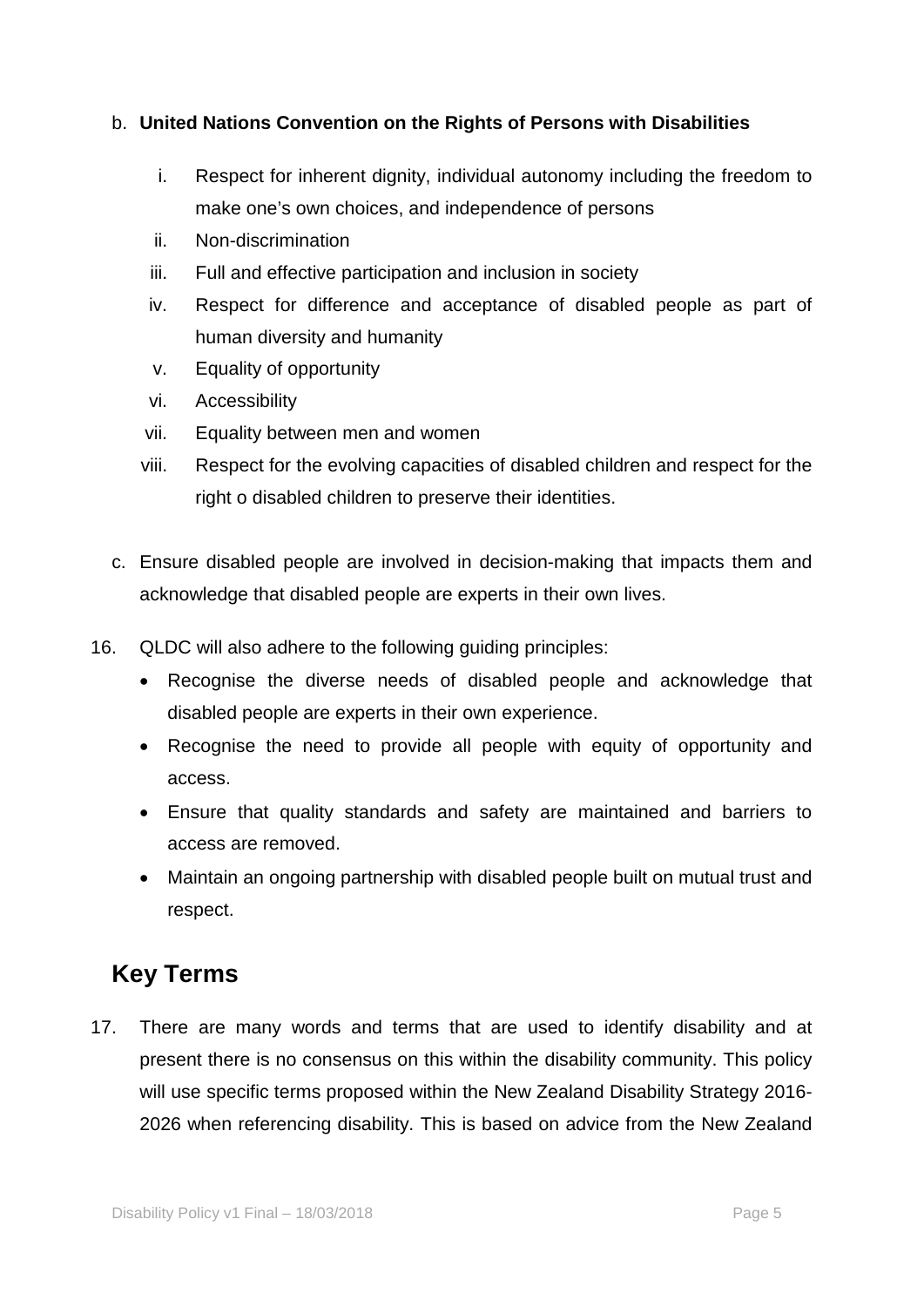Disability Strategy Revision Reference Group and in recognition of the history of the term in the 2001 Strategy.

- 18. Recommended terms include:
- a. **Disability:** The loss or limitation of opportunities to take part in society on an equal level with others due to social and environmental barriers. Disabled people include: "…those who have long-term physical, mental, intellectual or sensory impairments which in interaction with various barriers may hinder their full and effective participation in society on an equal basis with others…"[6](#page-5-0)
	- b. **Disabled people**: A group or community of people with disabilities.
	- c. **Impairment:** An injury, illness, or congenital condition that causes or is likely to cause a loss or difference of physiological or psychological function. Impairments can be both physically apparent and 'hidden'.
		- i. **Physical:** Reduced physical capacity, which for example affects mobility, strength, or balance.
		- ii. **Sensory:** Impairment of the senses (mostly commonly sight and hearing).
		- iii. **Mental Illness:** A mental health condition arising from continuous or intermittent disorders related to thinking, feeling, volition or behaviour.
		- iv. **Intellectual**: Permanently impaired learning ability (usually from birth) which prevents or inhibits people from developing the range of physical and social skills usually found in a person of that age.
		- v. **Neurodevelopmental:** Neuropsychiatric problems or impaired motor function, learning, language or non-verbal communication, e.g. Autism spectrum disorders; dyslexia; dyspraxia.
		- vi. **Age-related:** Physical, sensory, intellectual, disability or mental illness related to the onset of old age. This includes chronic conditions which can affect younger people, for example stroke, but which are more often found amongst older people.

Disability Policy v1 Final – 18/03/2018

<span id="page-5-0"></span> **<sup>6</sup>** United Nations Convention on the Rights of Persons with Disabilities, Article 1.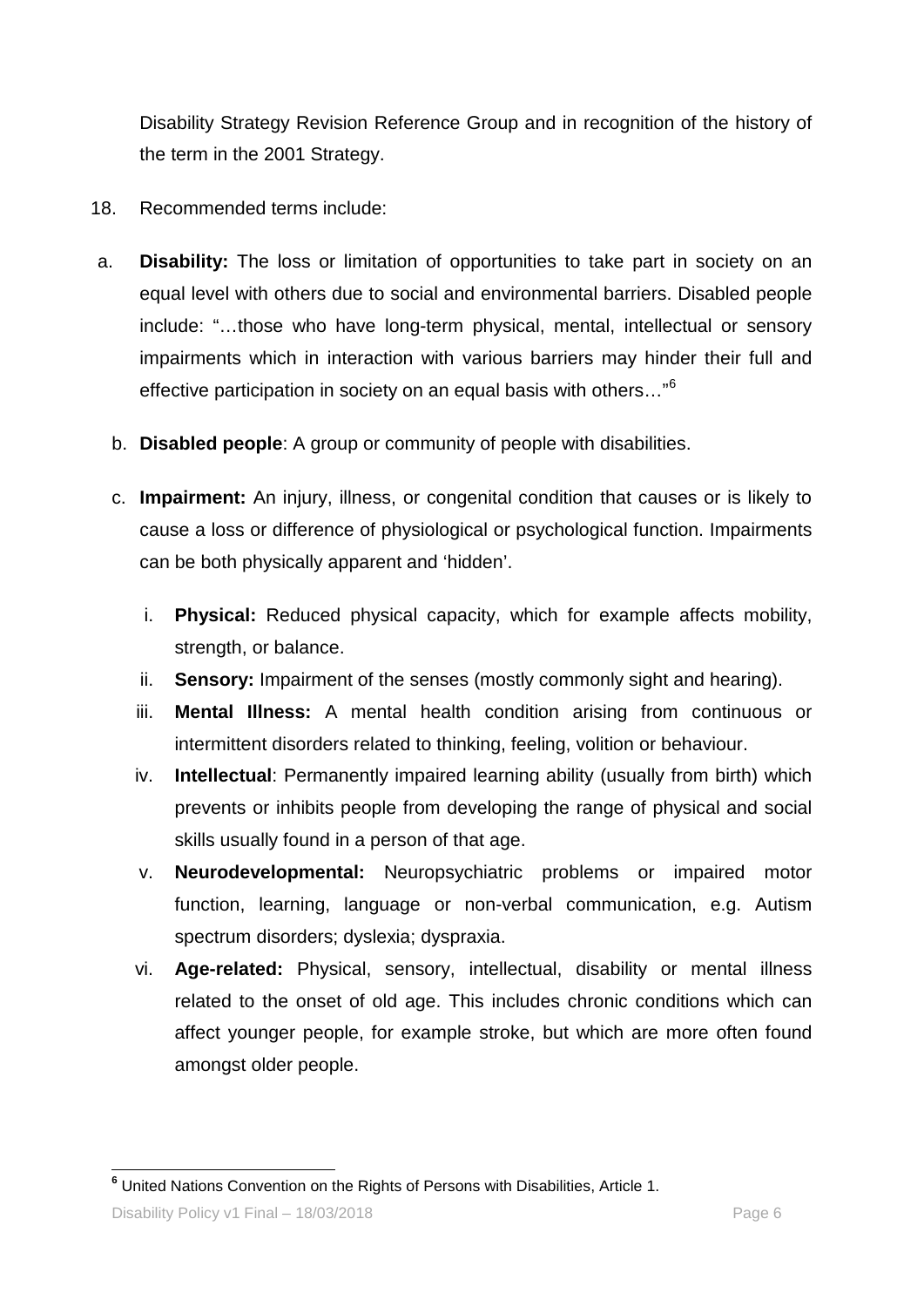- d. **Access/Accessibility/Barrier-free:** These terms all refer to the removal of barriers, whether they are attitudinal or environmental, which increases the opportunity for disabled people to participate in the community.
- e. **Non-disabling:** Removing the barriers in society that disable people with impairments. This is more meaningful than 'enabling', which only helps disabled people get around barriers rather than remove them completely."<sup>[7](#page-6-0)</sup>

# **QLDC's Role**

- 19. The Council has the following strategic roles:
	- **Advocate** QLDC is responsible for advocating for access and equity issues as they relate to disabled people. QLDC recognises that self-advocacy is the strongest and most effective form of advocacy and will support advocacy groups accordingly.
	- **Partner** QLDC will support and consolidate the efforts of the wide range of groups and individuals actively involved in advocating on disability issues.
	- **Planner** QLDC has a key role in defining future development of the district in relation to buildings (including commercial, community and housing), road network, cycleways, parks, gardens, reserves and footpaths. It plays a key role in promoting sustainable development that sustains a diverse community and is barrier free.
	- **Regulator** QLDC has a regulatory function to ensure that quality standards and safety are maintained and barriers to access are removed.
	- **Provider** QLDC is a key provider of facilities and services including libraries, sport and recreation facilities, community halls, advisory and infrastructure services.
	- **Leader**  QLDC displays leadership in relation to issues affecting disabled people and will lead by example.
	- **Employer** QLDC is a major employer in the District and will ensure provision of a fair and equitable workplace. QLDC will maximise the benefits that a diverse workforce can bring.

<span id="page-6-0"></span> **<sup>7</sup>** New Zealand Disability Strategy 2016-2026, Office for Disability Issues, p.11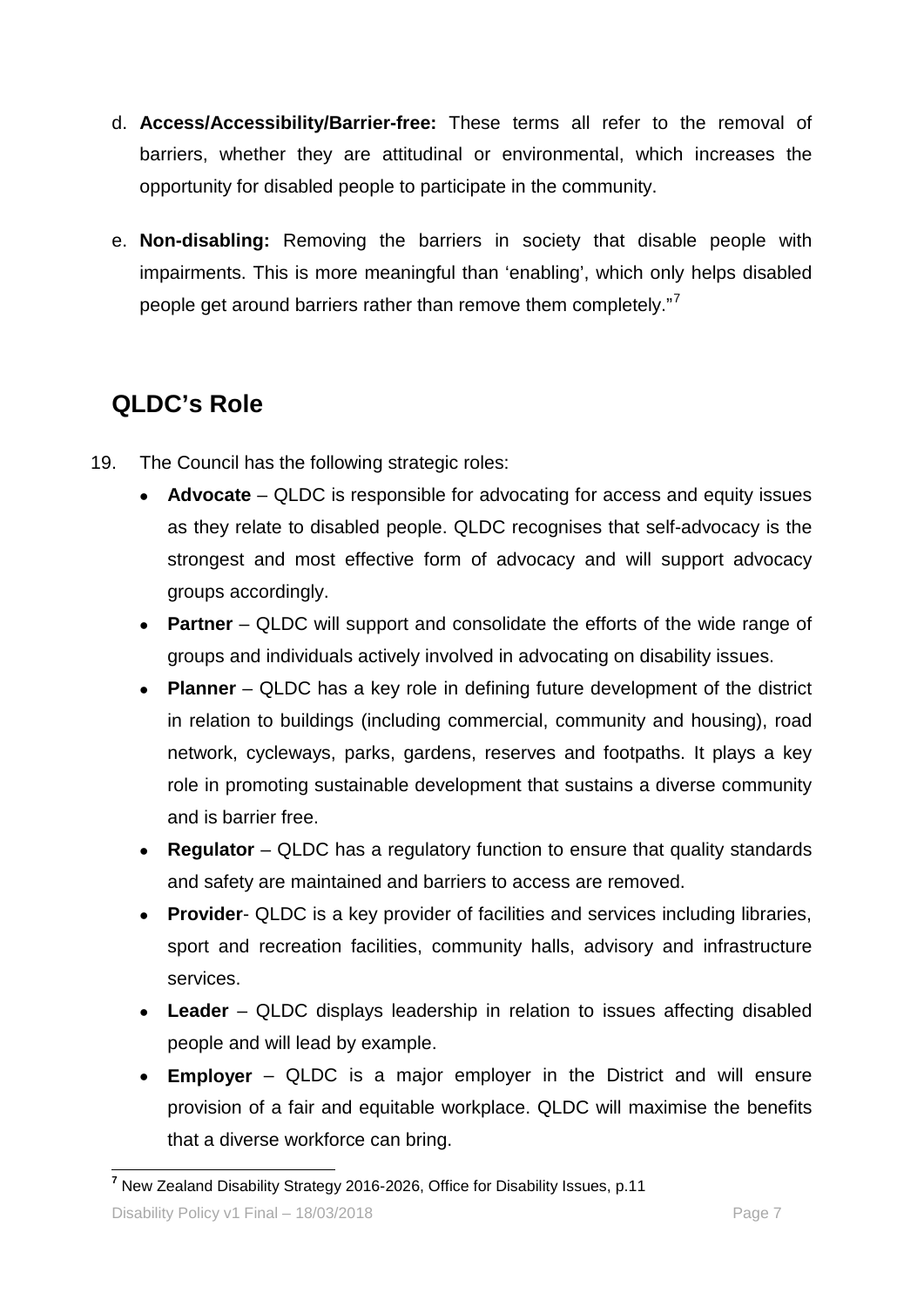# **Policy Goals and Actions**

20. This policy provides goals and actions for Queenstown Lakes District Council (QLDC) to achieve a non-disabling community:

#### **Policy Goal 1**

QLDC will enable the participation of disabled people in QLDC's service design, planning and decision making process.

#### **Actions:**

a. Consult, include and inform in accordance with the QLDC Significance and Engagement Policy.

#### **Policy Goal 2**

QLDC will demonstrate an understanding of the lived experience of disabled people.

#### **Actions:**

a. Build staff disability awareness into the QLDC competency framework.

#### **Policy Goal 3**

QLDC communicates inclusively for disabled people.

#### **Actions:**

- a. Ensure the QLDC website continues to meet government web standards for accessibility.
- b. Develop QLDC Brand Guidelines that include guidance about reflecting community diversity in the branding/images used by QLDC.
- c. Ensure public documents and policy take into account the Disability Policy.
- d. Remove barriers wherever possible, to democratic processes i.e. consultation and voting.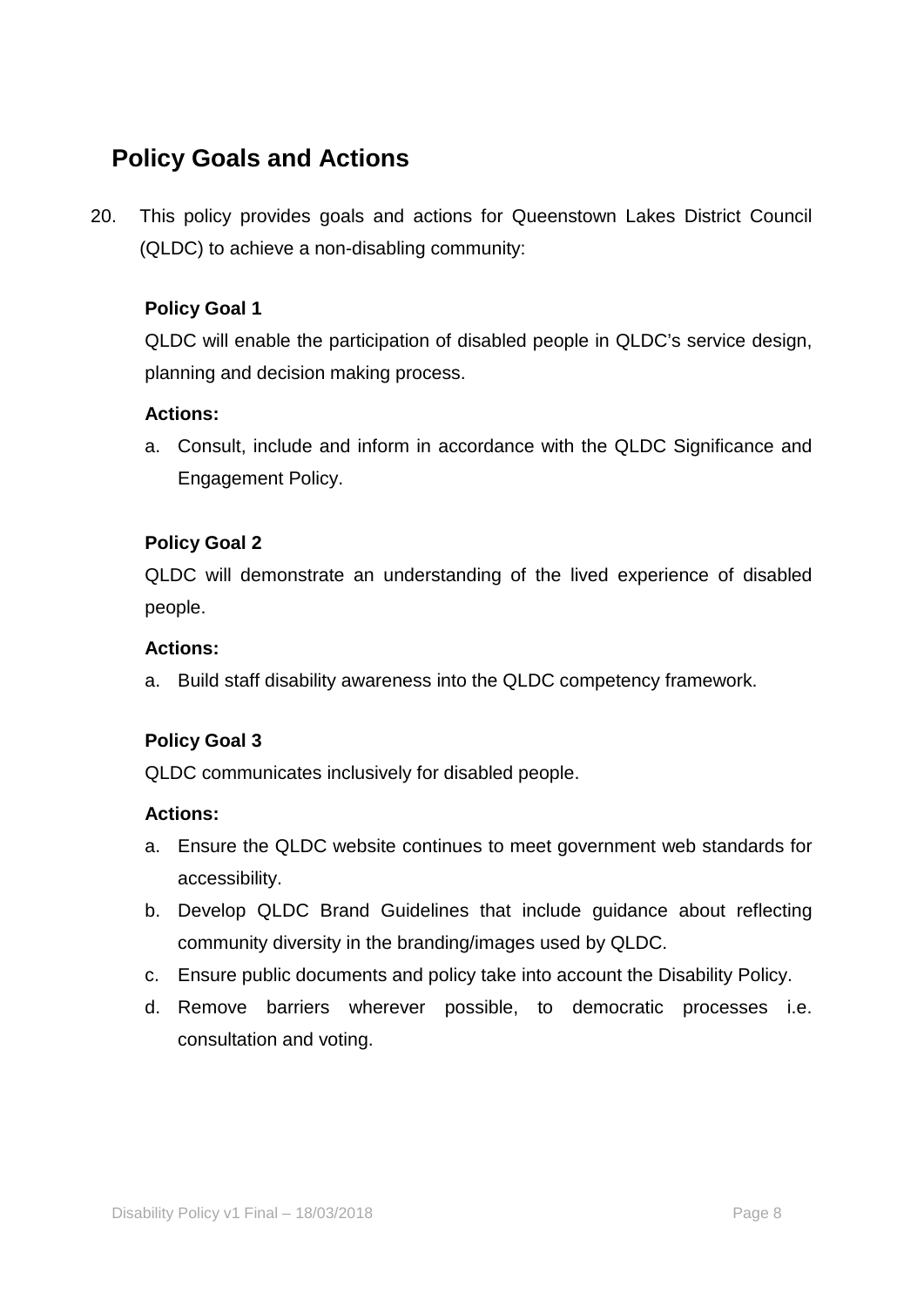#### **Policy Goal 4**

QLDC delivers or funds events that are inclusive of disabled people.

#### **Actions:**

- a. Any events funded by QLDC must confirm that they will make all efforts to ensure the event is accessible to disabled people as either a participant, spectator or employee. QLDC will consider this information during the assessment of funding applications.
- b. Any events delivered by QLDC as the event organiser must be accessible to disabled people as either a participant, spectator or employee.

#### **Policy Goal 5**

QLDC public infrastructure is increasingly accessible to disabled people.

#### **Actions:**

Work towards:

- a. Produce an online and hardcopy disability access map showing all accessible carparks, public toilets and public facilities in the District.
- b. Consider the ease of an accessible journey when commuting, in relation to the provision of appropriate accessible public toilets, public transport, parking and drop off points.
- c. Develop a quick-reference fact sheet that outlines disability requirements within QLDC infrastructure, building and development standards. Review these standards for any gaps.
- d. Review monitoring of building and resource consent standards in relation to accessibility to ensure standards are being met.
- e. Consider a process for providing temporary disability parking permits for those who experience temporary impairments.

#### **Policy Goal 6**

QLDC facilities are accessible to disabled people and QLDC leases are actively encouraged to adhere to similar standards.

#### **Actions:**

a. Consider the accessibility of current QLDC community facilities and significant parks and reserves.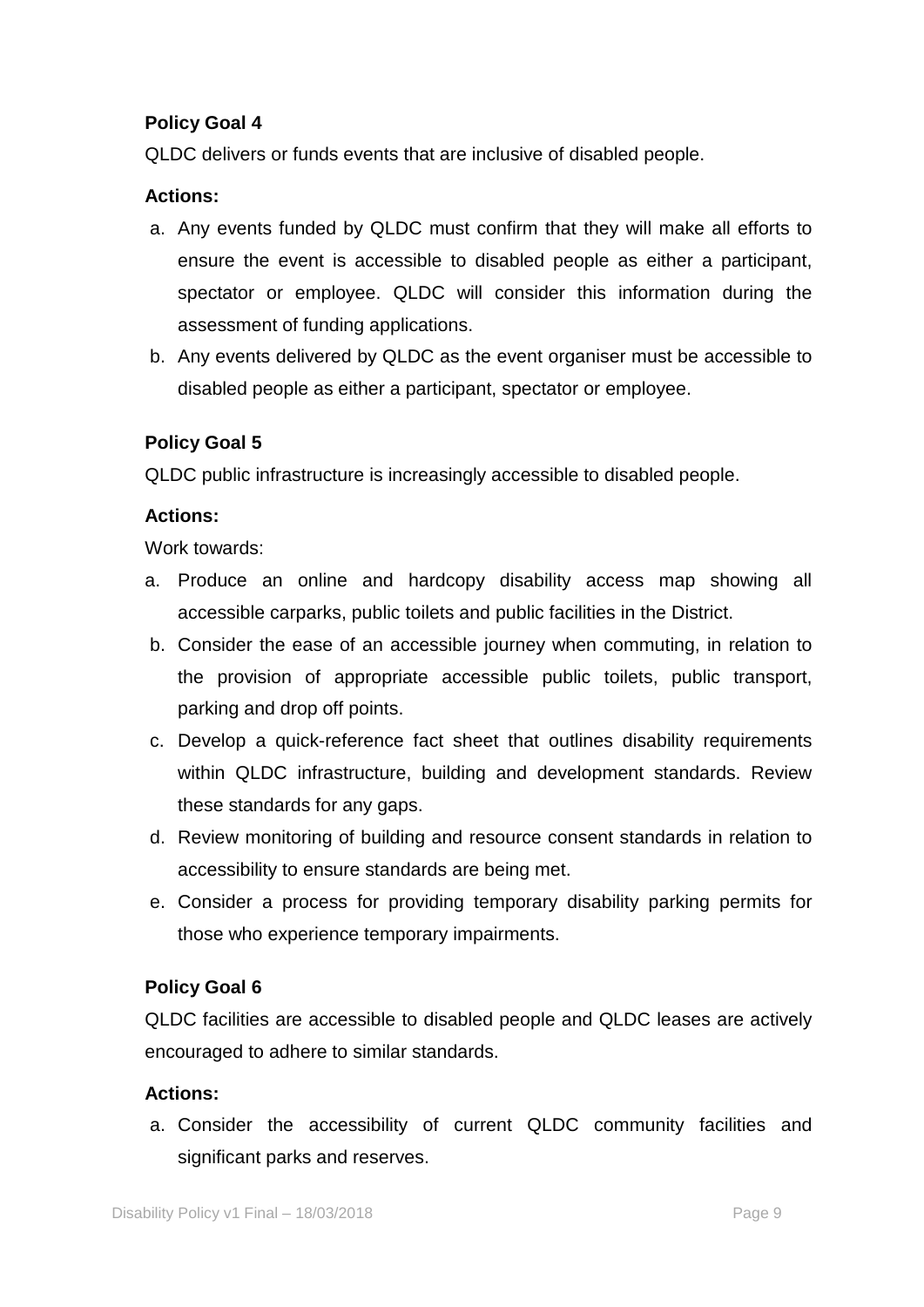- b. Ensure that new facilities and services developed by QLDC are accessible to disabled people.
- c. Ensure all active and passive recreation programmes delivered by QLDC are accessible to disabled people, whenever practicable.
- d. Work towards ensuring that all QLDC facilities have clear accessibility signs.

#### **Policy Goal 7**

QLDC will promote the development of a resilient community that includes disabled people, with a particular focus on emergency events.

#### **Actions:**

- a. Ensure that the CDEM Welfare Group is taking the needs of disabled people into account in planning emergency response provisions.
- b. Support the development of community leaders within the disabled community to enable their contribution to building community resilience.
- c. Solicit input from the disability community in the development of emergency response provisions.

#### **Policy Goal 8**

QLDC will demonstrate leadership as a good employer and contract manager that aims to build a diverse workforce, whilst providing a safe and accessible working environment.

#### **Actions**:

- a. Develop a QLDC HR Diversity and Inclusion Policy.
- b. Develop procurement guidelines to ensure best practice when engaging contractors and suppliers, in relation to Disability Policy.

All new policies and strategies will be reviewed by the Corporate Services Team to ensure due consideration has been given to the Guiding Principles of the Disability Policy.